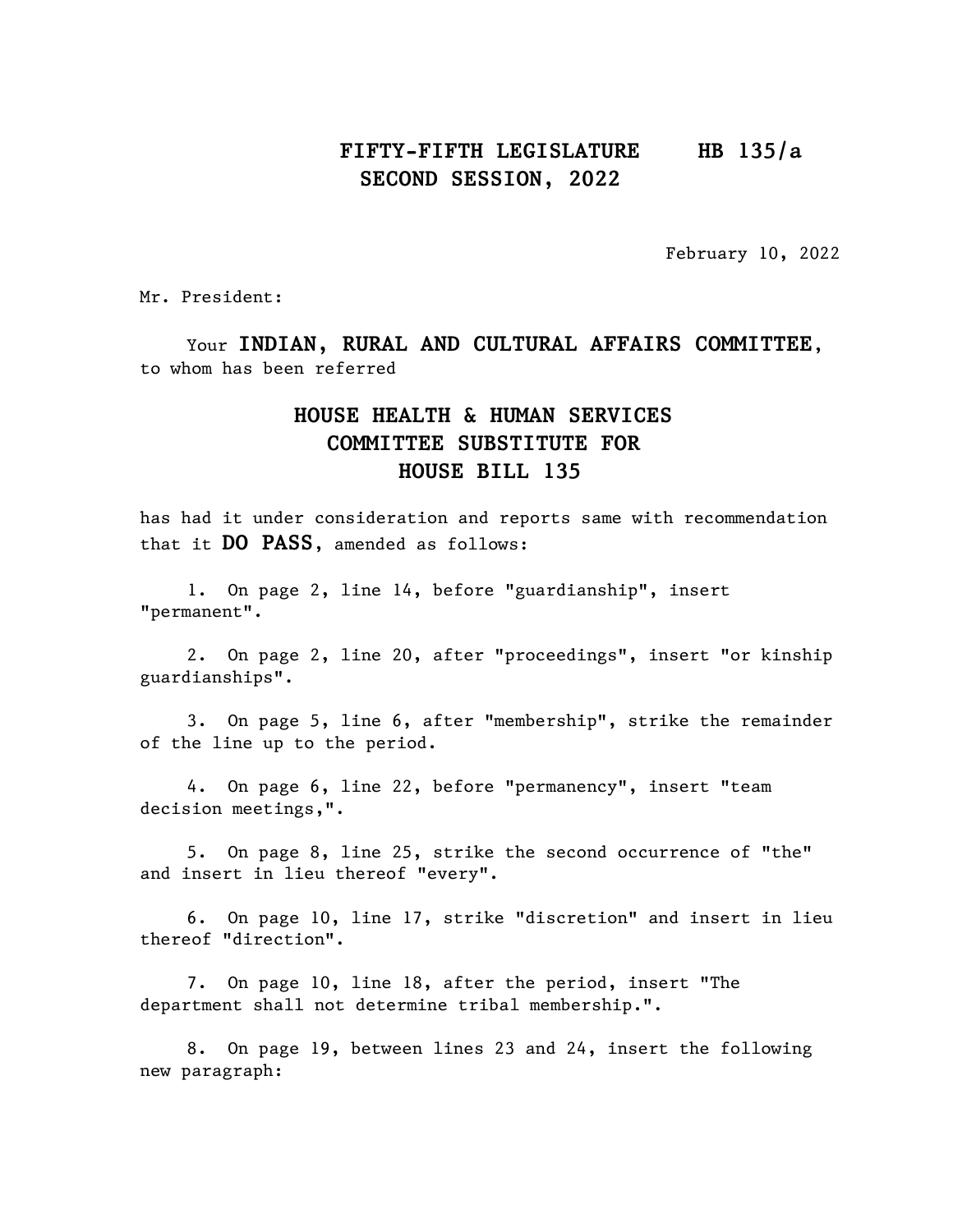SIRC/HB 135 Page 2

"(1) for purposes of establishing legal custody at the custody hearing, the standard of proof shall be probable cause;".

9. Renumber the succeeding paragraphs accordingly.

10. On page 19, line 25, after "child", insert "at adjudication".

11. On page 20, line 13, after "placement", insert "at adjudication".

12. On page 20, line 20, strike "(3)" and insert in lieu thereof  $"(4)"$ .

13. On page 23, line 2, strike the closing quotation mark.

14. On page 23, between lines 2 and 3, insert the following new subsection:

"D. When the court determines that the Indian child's best interest will be served as a result of intervention by a person described in Subsection B of this section, the court may permit intervention unless the party opposing intervention can demonstrate that a viable plan for reunification with the respondents is in progress and that intervention could impede the progress of the reunification plan."".

15. On page 24, line 22, strike "in court".

16. On page 24, line 23, after "court", insert "on the record".

17. On page 24, line 23, strike "which" and insert in lieu thereof "the".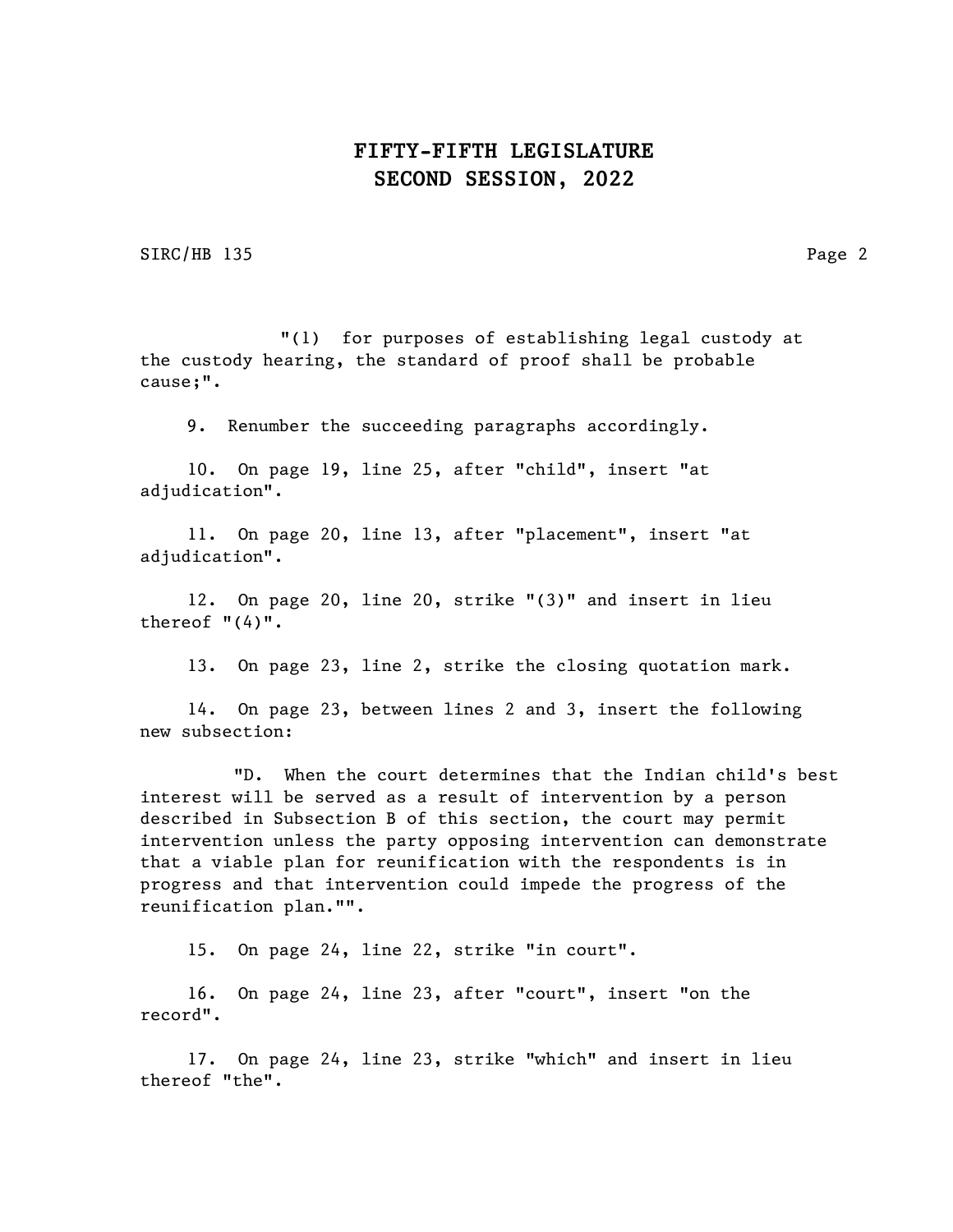SIRC/HB 135 Page 3

18. On page 24, line 24, after "tribes", insert "of which".

19. On page 27, line 3, strike "and".

20. On page 27, between lines 3 and 4, insert the following new paragraph:

"(2) able to testify regarding whether the Indian child's continued custody by the parent, guardian or Indian custodian is likely to result in serious emotional or physical damage to the child; and".

21. Renumber the succeeding paragraphs accordingly.

22. On page 27, line 12, after "that", insert "may".

23. On page 27, line 16, strike "forty-five" and insert in lieu thereof "fifteen".

24. On page 27, line 16, after "after", strike the remainder of the line and strike line 17 through "tribe" and insert in lieu thereof "filing the petition".

25. On page 28, line 1, strike "sixty" and insert in lieu thereof "thirty".

26. On page 28, line 1, after "days", strike the remainder of the line and strike line 2 through "investigation" and insert in lieu thereof "after filing the petition".

27. On page 28, lines 20 through 22, strike Subsection H in its entirety.

28. Reletter the succeeding subsection accordingly.

29. On page 29, line 15, strike "department's" and insert in lieu thereof "Indian child's tribe's".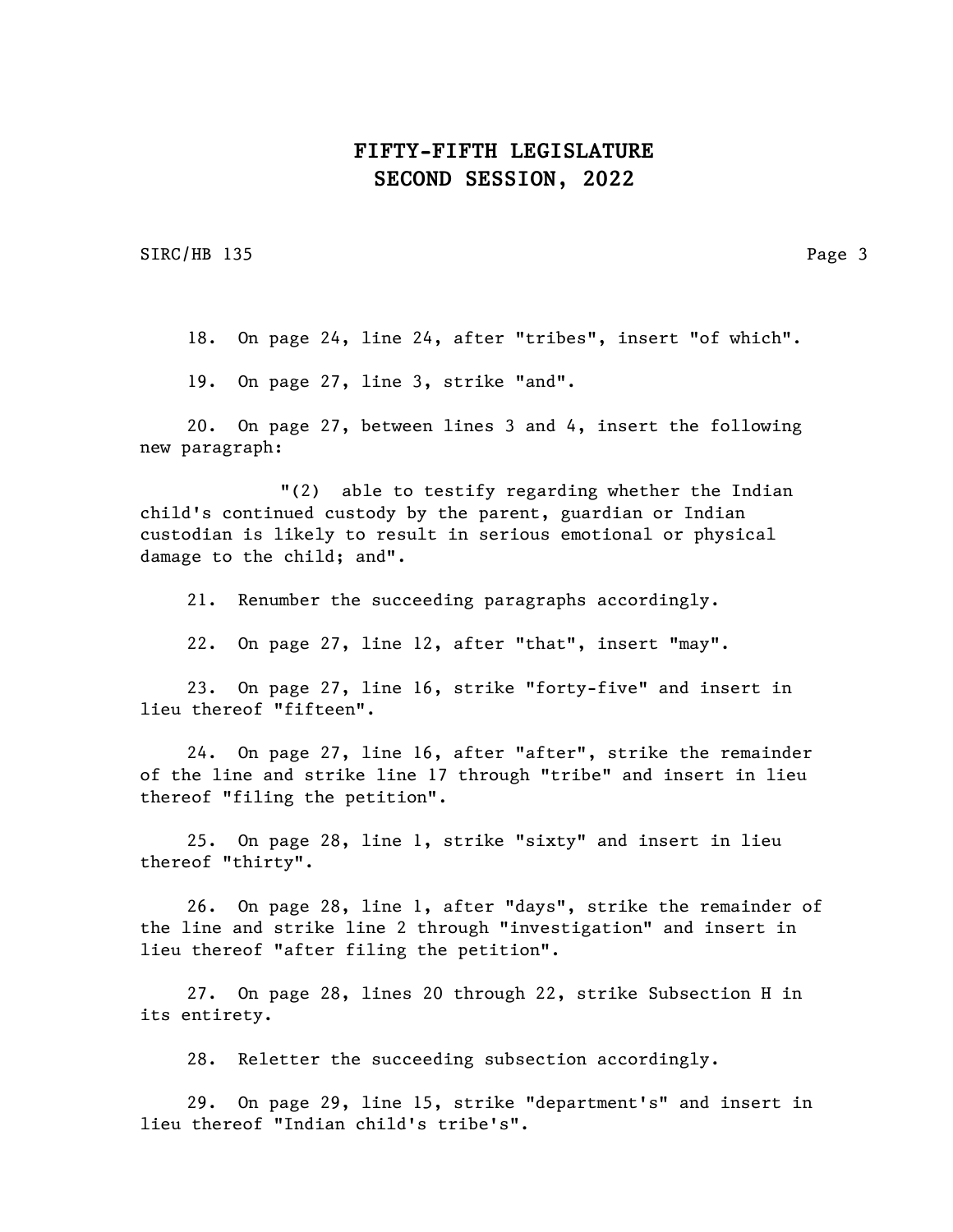SIRC/HB 135 Page 4

30. On page 30, line 7, before "entering", insert "voluntarily".

31. On page 30, line 7, after "placement", strike "voluntarily".

32. On page 30, line 8, strike the first occurrence of "or" and insert in lieu thereof "of".

33. On page 30, line 8, strike "child's parent's or guardian's".

34. On page 32, line 14, after "prior", insert "to".

35. On page 32, line 15, strike "Within" and insert in lieu thereof "No later than".

36. On page 32, line 15, strike the first occurrence of "of" and insert in lieu thereof "before".

37. On page 36, line 10, strike the closing quotation mark and between lines 10 and 11, insert the following new subsection:

"H. In an adoption proceeding involving a child who is an Indian child, the court-ordered mediation pursuant to Section 32A-4-29 NMSA 1978 shall not be waived and the Indian child's tribe shall be allowed to participate, whether or not the Indian child's tribe intervenes."".

38. On page 36, line 14, after "subject", insert "of".

39. On page 36, line 18, before "12", insert "9," and before "17", insert "16,".

40. On page 36, line 19, strike "or" and insert in lieu thereof a comma and after "28", insert ", 34 or 35".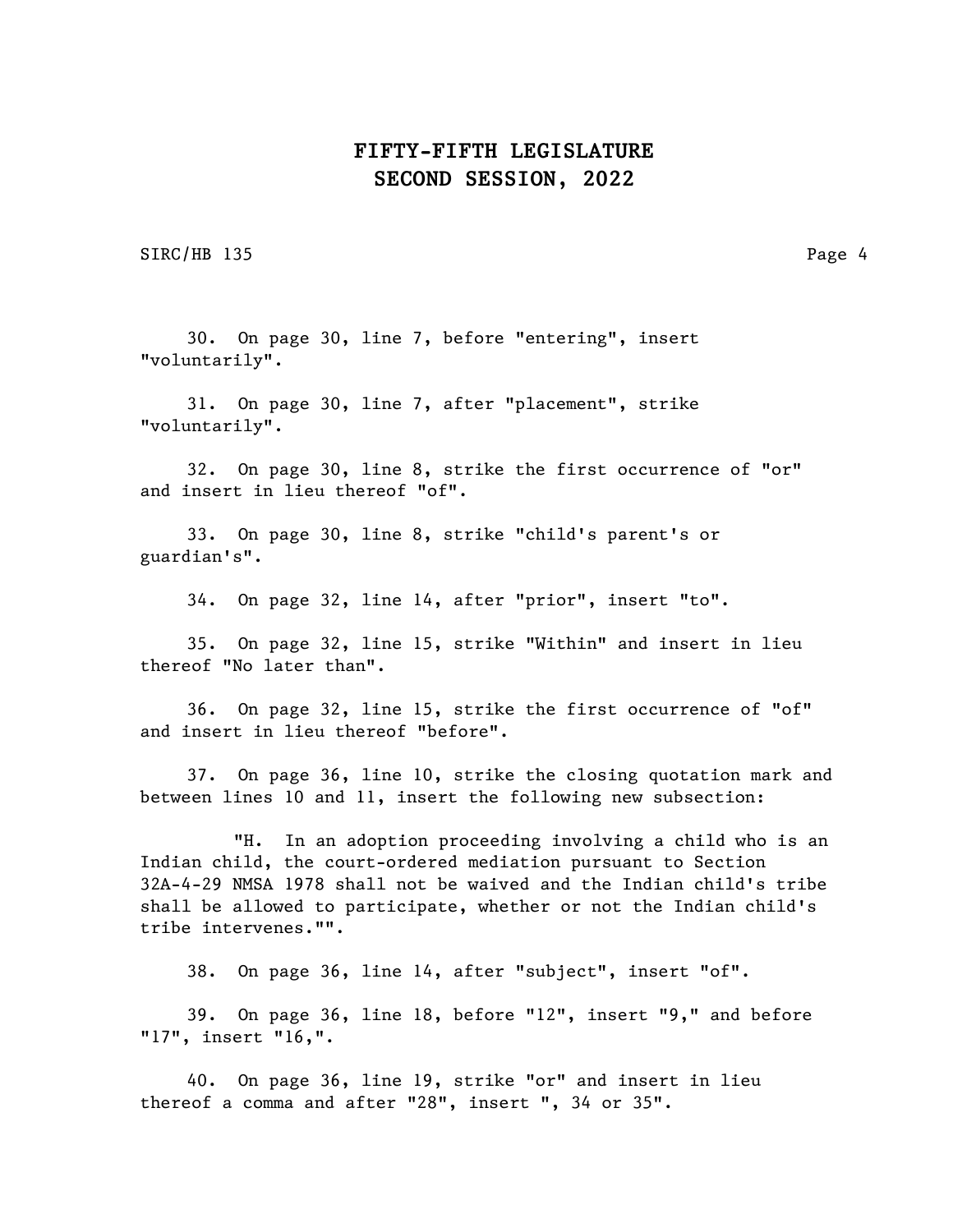SIRC/HB 135 Page 5

41. On page 42, line 10, after the period, insert a closing quotation mark.

42. On page 42, lines 11 through 15, strike Subsection N in its entirety.

43. On page 49, line 14, strike "transition" and insert in lieu thereof "case".

44. On page 54, line 7, strike "attempted".

45. On page 56, line 7, before "parent", insert "adoptive".

46. On page 56, line 22, strike "in discussion with" and insert in lieu thereof "after allowing testimony from all parties and".

47. On page 59, line 22, strike "petitioner" and insert in lieu thereof "prospective adoptive parent".

48. On page 66, line 4, after "Code", strike the remainder of the line and strike line 5 through "Act".

49. On page 67, between lines 7 and 8, insert the following new subsections:

"A. If a child is taken into custody by the department, the department shall make active efforts to determine whether there is reason to know the child is an Indian child.

B. At the beginning of every proceeding under the Children's Code, the court shall make a written determination as to whether the Indian Family Protection Act applies to the case.".

50. Reletter the succeeding subsections accordingly.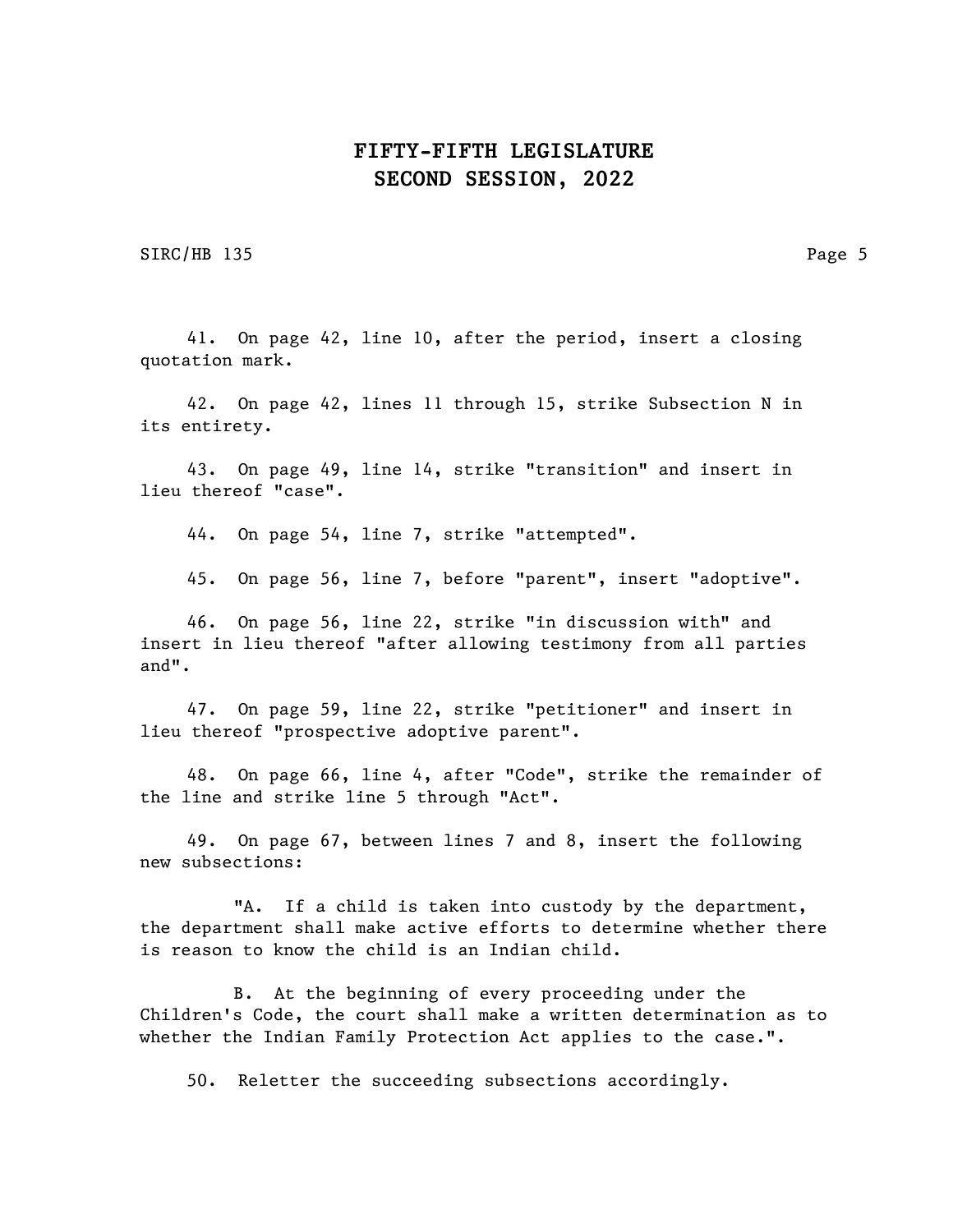SIRC/HB 135 Page 6

51. On page 67, between lines 19 and 20, insert the following new paragraph:

"(1) an Indian tribe asserts that the child may be eligible for membership;".

52. Renumber the succeeding paragraphs accordingly.

53. On page 67, line 20, strike "each" and insert in lieu thereof "any".

54. On page 67, line 21, strike ", Indian tribe or" and insert in lieu thereof "or an".

55. On page 67, line 22, strike "or agency".

56. On page 67, line 24, strike "each" and insert in lieu thereof "any".

57. On page 68, line 1, strike "or agency".

58. On page 68, line 10, strike "a ward" and insert in lieu thereof "under the jurisdiction".

59. On page 69, lines 6 through 16, strike Subsection D in its entirety and insert in lieu thereof the following new subsection:

"F. As used in this section, "Indian organization" means a group, association, partnership, corporation or other legal entity owned or controlled by Indians, or a majority of whose members are Indians."".

60. On page 71, line 25, strike both occurrences of "child" and insert in lieu thereof "person".

61. On page 72, line 1, strike "child" and insert in lieu thereof "person".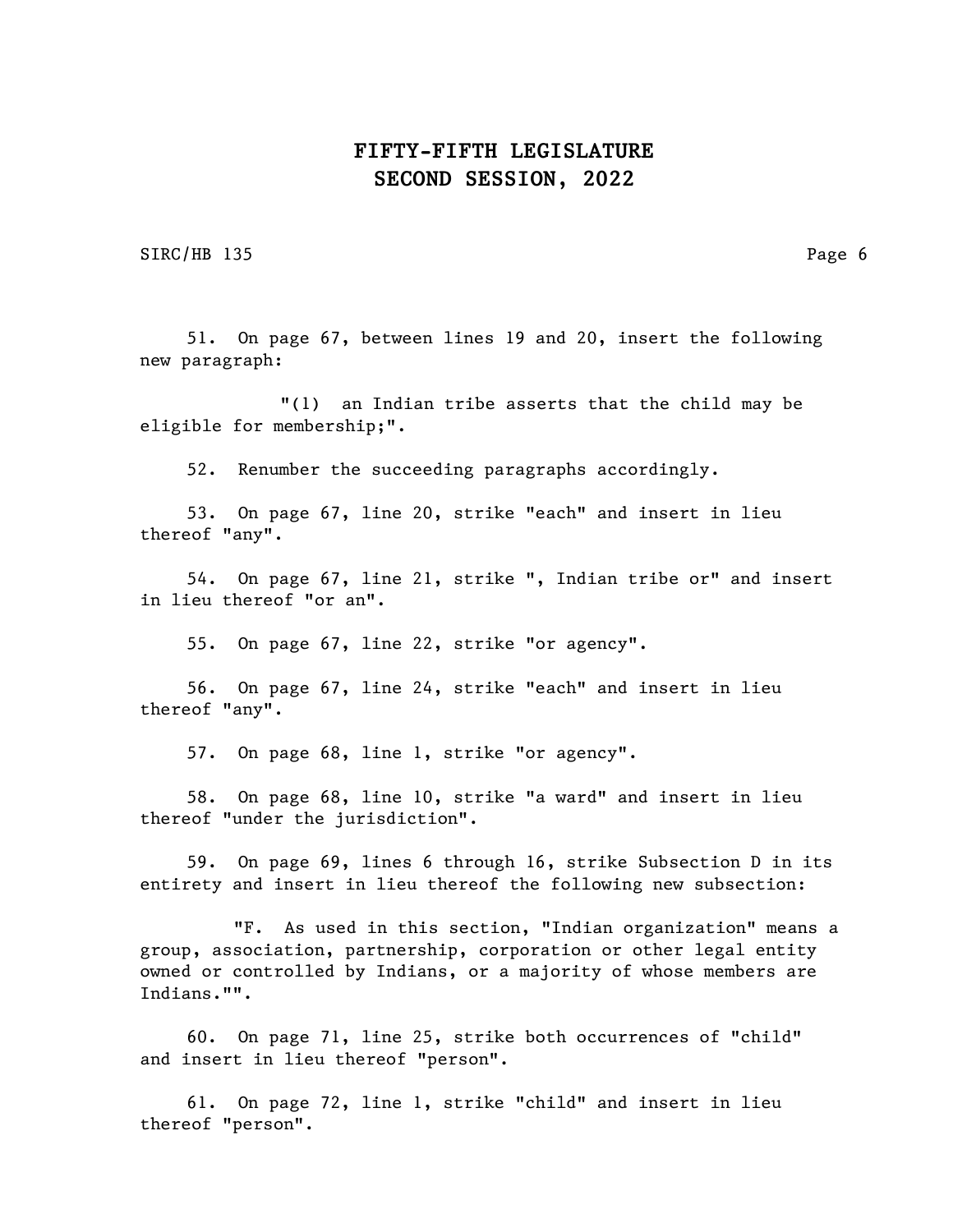SIRC/HB 135 Page 7

62. On page 163, line 6, before "The", insert the following:

"A. The provisions of this act apply to all cases filed on or after July 1, 2022.

B.".

63. On page 163, strike lines 9 and 10 and insert in lieu thereof:

"SECTION 74. EFFECTIVE DATE.--

A. The effective date of the provisions of Sections 1 through 21 and 23 through 73 of this act is July 1, 2022.

B. The effective date of the provisions of Section 22 of this act is July 1, 2023.".,

and thence referred to the JUDICIARY COMMITTEE.